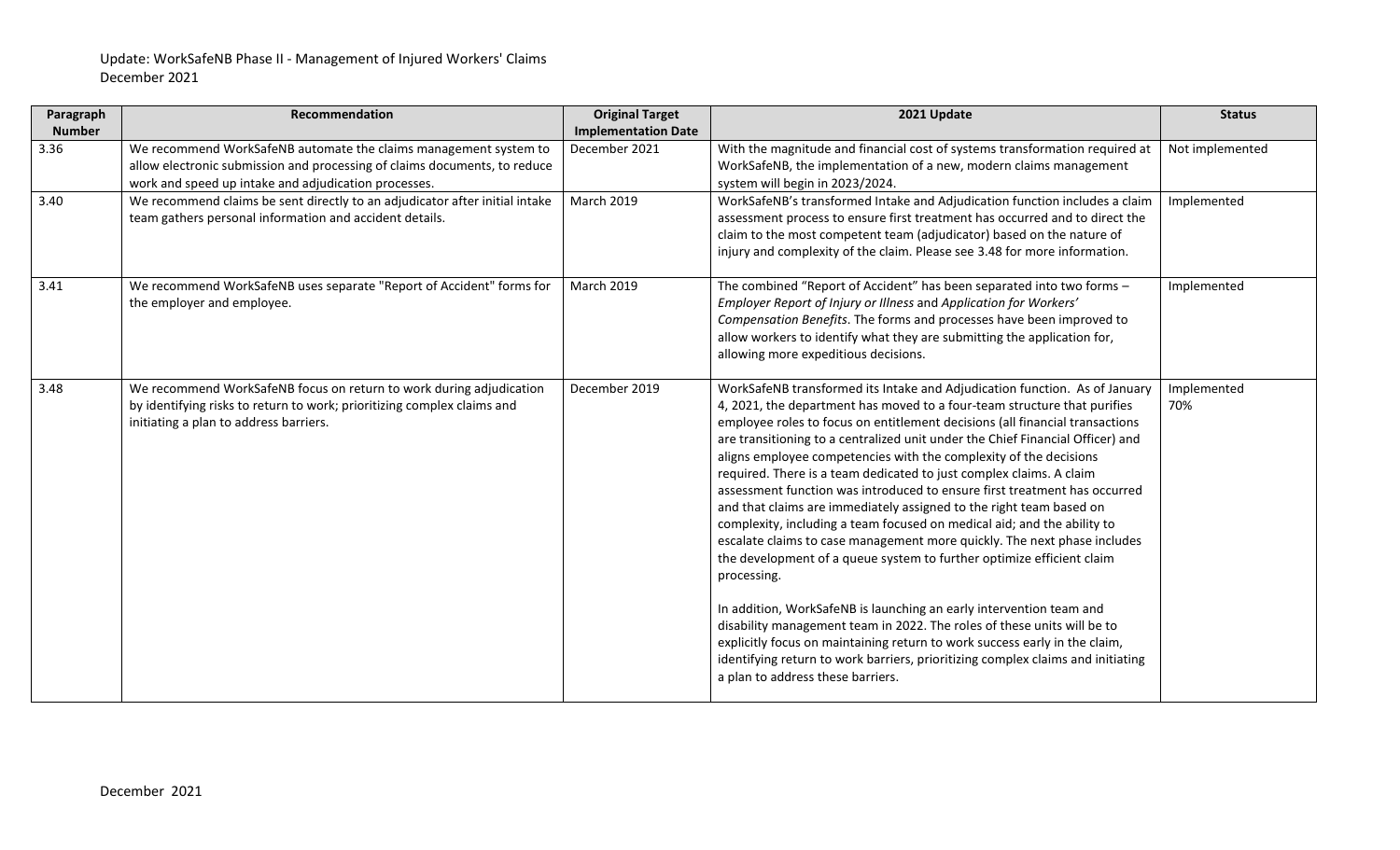| Paragraph     | Recommendation                                                                                                                                                                  | <b>Original Target</b>     | 2021 Update                                                                                                                                                                                                                                                                                                                                                                                                                                                                                                                                                                                                                                                                                                                                                                                                         | <b>Status</b>      |
|---------------|---------------------------------------------------------------------------------------------------------------------------------------------------------------------------------|----------------------------|---------------------------------------------------------------------------------------------------------------------------------------------------------------------------------------------------------------------------------------------------------------------------------------------------------------------------------------------------------------------------------------------------------------------------------------------------------------------------------------------------------------------------------------------------------------------------------------------------------------------------------------------------------------------------------------------------------------------------------------------------------------------------------------------------------------------|--------------------|
| <b>Number</b> |                                                                                                                                                                                 | <b>Implementation Date</b> |                                                                                                                                                                                                                                                                                                                                                                                                                                                                                                                                                                                                                                                                                                                                                                                                                     |                    |
| 3.49          | We recommend WorkSafeNB communicate a detailed case plan with<br>return to work goals, proposed treatments, and forecast date for recovery.                                     | December 2019              | This recommendation was implemented in advance of the December 2019<br>target. A detailed case plan is now developed, documented, and<br>communicated to workers after the claim is accepted. It includes seven<br>elements: anticipated RTW date (based on DDG), mechanism of injury,<br>current treatment, RTW options, barriers, action completion dates, and<br>contingency plans. In 2021, WorkSafeNB will continue to work toward<br>consistent implementation and control. As part of the Division's<br>transformation, a Quality Management Services function was created as of<br>January 4, 2021 that will design and implement a quality assurance program<br>to ensure consistent implementation of legislation, policies, and processes.                                                               | Implemented        |
| 3.53          | We recommend WorkSafeNB develop a treatment plan right after a claim<br>is accepted and enable the adjudicator to communicate it to the injured<br>workers.                     | September 2019             | This recommendation was implemented on target in September 2019. New<br>treatment plan standards require its development within five days of the<br>claim being assigned to a case manager. WorkSafeNB continues to work<br>toward consistent implementation within these standards for all claims. As<br>the time to accept claims improves (decrease from 44.6 days in Jan 2020 to<br>15 days in Dec 2020), the treatment plan will also be delivered earlier in the<br>claim. Based on competency required to develop and deliver a case plan and<br>our focus on purifying roles, this function will continue with a case manager<br>and not an adjudicator.                                                                                                                                                    | Implemented        |
| 3.54          | We recommend WorkSafeNB use disability duration<br>guidelines to provide a forecast of return to work and include it in the<br>initial decision letter sent to injured workers. | June 2019                  | The use of disability duration guidelines was integrated into the overall case<br>management practice improvements rolled out September 2019 (this<br>recommendation was targeted for implementation June 2019). The disability<br>duration guidelines are used to plan return to work, set milestones in the<br>treatment plan, communicate expectations to workers and employers, and<br>to trigger further/different intervention. Earlier this year, WorkSafeNB<br>piloted with our health care sector team a comprehensive web-based tool<br>known as the ODG - independent evidence-based medical treatment<br>guidelines and return-to-work guidelines for conditions commonly<br>associated with the workplace - allowing return to work expectations to be<br>communicated in the initial decision letter. | Implemented<br>30% |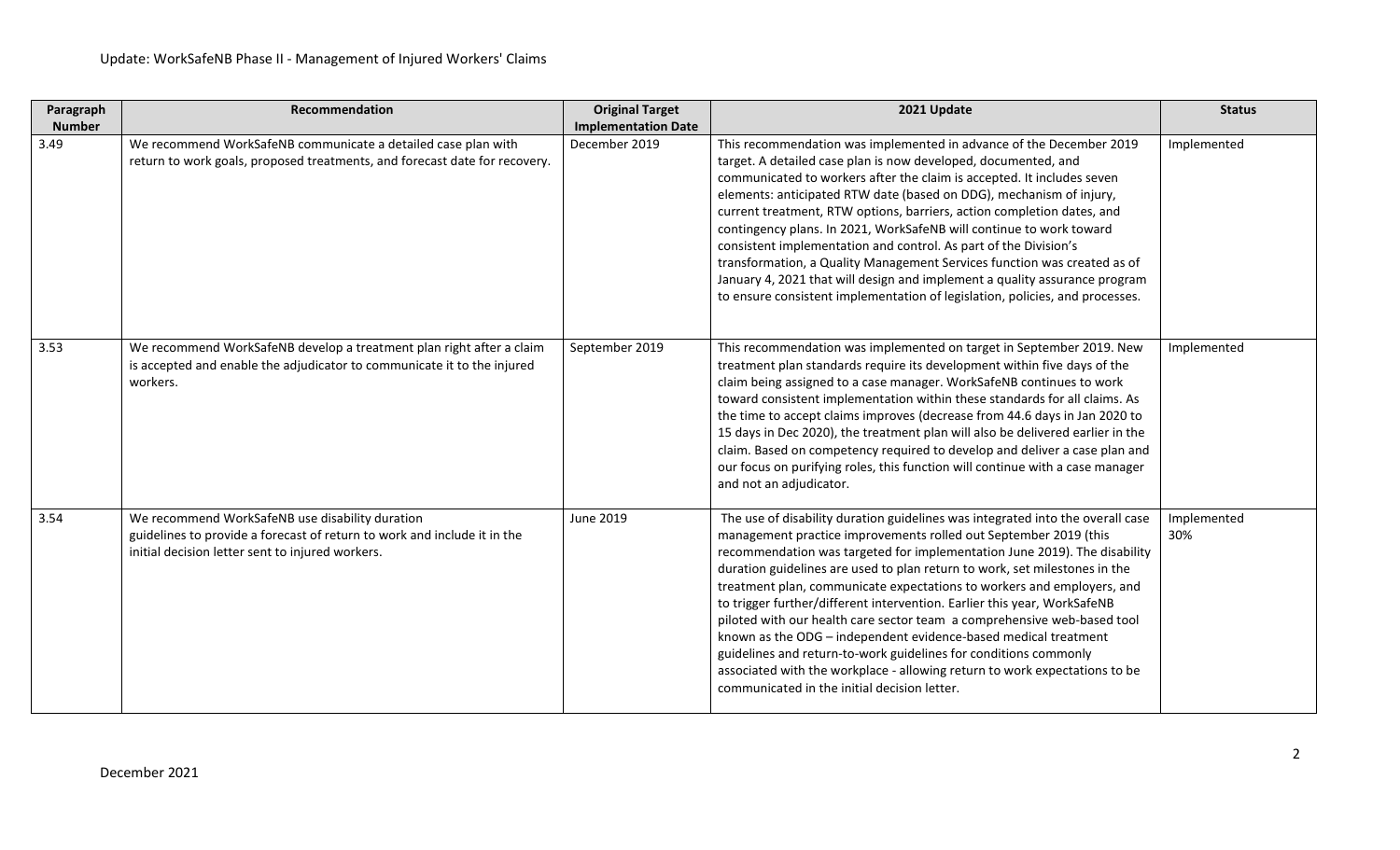| Paragraph     | Recommendation                                                                                                                                                                                                             | <b>Original Target</b>     | 2021 Update                                                                                                                                                                                                                                                                                                                                                                                                                                                                                                                                                                                                                                                                                                                                                                                                                                                                                                                                                                                                                                                                                                                                                                                                            | <b>Status</b>      |
|---------------|----------------------------------------------------------------------------------------------------------------------------------------------------------------------------------------------------------------------------|----------------------------|------------------------------------------------------------------------------------------------------------------------------------------------------------------------------------------------------------------------------------------------------------------------------------------------------------------------------------------------------------------------------------------------------------------------------------------------------------------------------------------------------------------------------------------------------------------------------------------------------------------------------------------------------------------------------------------------------------------------------------------------------------------------------------------------------------------------------------------------------------------------------------------------------------------------------------------------------------------------------------------------------------------------------------------------------------------------------------------------------------------------------------------------------------------------------------------------------------------------|--------------------|
| <b>Number</b> |                                                                                                                                                                                                                            | <b>Implementation Date</b> |                                                                                                                                                                                                                                                                                                                                                                                                                                                                                                                                                                                                                                                                                                                                                                                                                                                                                                                                                                                                                                                                                                                                                                                                                        |                    |
| 3.59          | We recommend WorkSafeNB require case managers discuss with injured<br>workers their abilities, functional limitations and restrictions in<br>determining the modified return to work plan.                                 | April 2019                 | Rehabilitation is planned and discussed with the worker, employer and<br>service providers. Standard information must be documented,<br>communicated, monitored and followed up on including anticipated return<br>to work date, mechanism of injury (MOI), current treatment, return to work<br>options, barriers, action/completion dates, and contingency plans. This<br>recommendation was implemented in September 2019 with the case<br>management practice improvements (target April 2019). New re-<br>employment legislation that came into effect January 1, 2020 will also<br>promote alignment of workplace parties toward stay at work during<br>recovery and more aggressive return to work goals. As of January 4, 2021,<br>case management has moved to an industry sector-based approach to<br>enable case managers to develop more specific competencies and<br>knowledge of the industry and employers they work with most often. This<br>will allow the building of relationships with employers to foster a culture of<br>early RTW/Stay at work at NB workplaces while also building an<br>understanding of re-employment legislation and supporting accommodation<br>and disability management. | Implemented        |
| 3.60          | We recommend WorkSafeNB improve the adjudication<br>decision making process by requiring adjudicators to document in the<br>claim management system decision rationale with the key legislation and<br>operational policy. | June 2019                  | WorkSafeNB documents rationale with the key legislation and operational<br>policy in letters to workers, which are captured in the claims management<br>system.                                                                                                                                                                                                                                                                                                                                                                                                                                                                                                                                                                                                                                                                                                                                                                                                                                                                                                                                                                                                                                                        | Implemented        |
| 3.63          | We recommend WorkSafeNB include a clear explanation of potential<br>eligible benefits with the initial decision letter to injured workers.                                                                                 | <b>March 2019</b>          | WorkSafeNB completed this recommendation on target (March 2019)<br>providing a comprehensive explanation of available benefits in all<br>acceptance decision letters with links to additional resources on<br>www.worksafenb.ca.                                                                                                                                                                                                                                                                                                                                                                                                                                                                                                                                                                                                                                                                                                                                                                                                                                                                                                                                                                                       | Implemented        |
| 3.66          | We recommend WorkSafeNB develop specific competencies for the<br>adjudication role and require all successful applicants to meet those<br>competencies.                                                                    | June 2020                  | WorkSafeNB has achieved the intent of this recommendation through its<br>transformation of the Intake & Adjudication function as noted under 3.48. To<br>enable the four-team approach, required competencies were determined<br>based on the complexity of decisions being made by each team and<br>competent adjudicators were aligned to those teams. This approach allows<br>adjudicators to progressively build their competencies and advance to more<br>complex decision making. In addition, work continues on the development<br>and implementation of a competency assessment tool.                                                                                                                                                                                                                                                                                                                                                                                                                                                                                                                                                                                                                          | Implemented<br>80% |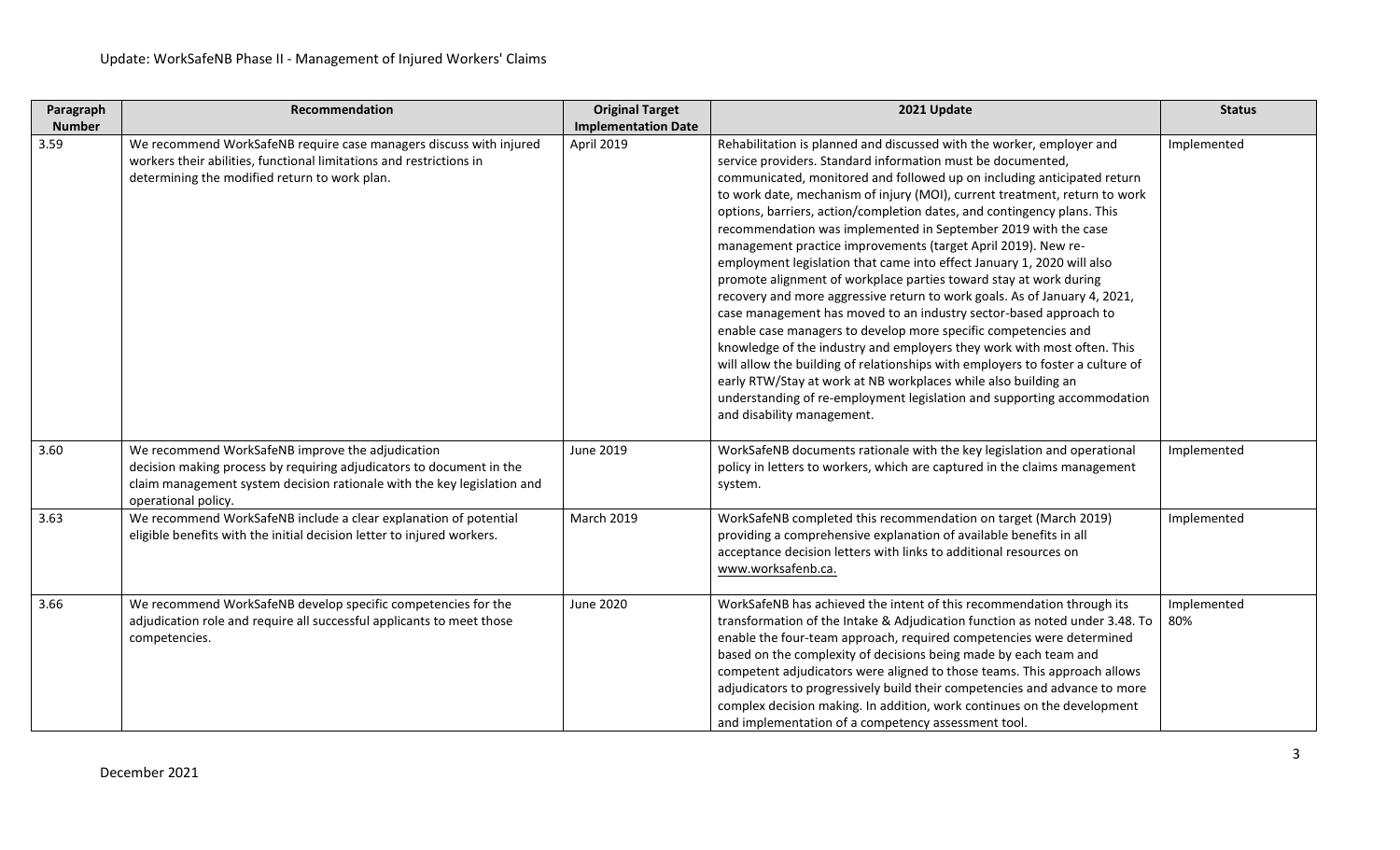| Paragraph     | Recommendation                                                                                                                                                                                                                                                                                              | <b>Original Target</b>     | 2021 Update                                                                                                                                                                                                                                                                                                                                                                                                                                                                                                                                                                                                                                          | <b>Status</b>      |
|---------------|-------------------------------------------------------------------------------------------------------------------------------------------------------------------------------------------------------------------------------------------------------------------------------------------------------------|----------------------------|------------------------------------------------------------------------------------------------------------------------------------------------------------------------------------------------------------------------------------------------------------------------------------------------------------------------------------------------------------------------------------------------------------------------------------------------------------------------------------------------------------------------------------------------------------------------------------------------------------------------------------------------------|--------------------|
| <b>Number</b> |                                                                                                                                                                                                                                                                                                             | <b>Implementation Date</b> |                                                                                                                                                                                                                                                                                                                                                                                                                                                                                                                                                                                                                                                      |                    |
|               |                                                                                                                                                                                                                                                                                                             |                            |                                                                                                                                                                                                                                                                                                                                                                                                                                                                                                                                                                                                                                                      |                    |
| 3.75          | We recommend WorkSafeNB update its guidance to promote early<br>referrals to the workers rehabilitation centre, to maximize return to work<br>outcomes.                                                                                                                                                     | June 2020                  | Changes had been made to case management practice to promote earlier<br>referrals. However, the COVID-19 pandemic has completely upended<br>program delivery at the rehabilitation centre - which was primarily in person<br>for a defined number of weeks.As such, WorkSafeNB has been using this<br>time toexamine these programs and the service delivery model to ensure<br>optimal return to work outcomes for injured workers while delivering value<br>for money to employers.<br>Early referrals to WRC will be addressed in 2022 with the new early<br>intervention/identification unit of clients at high risk of work disability.         | Not implenentaed   |
| 3.81          | We recommend WorkSafeNB formalize the authority and role of the<br>medical advisor and ensure both medical advisors and case managers<br>understand their respective roles regarding medical opinions.                                                                                                      | <b>March 2019</b>          | The authority and role of medical consultants and case managers has been<br>formalized by policy in advance of the target of March 2019. WorkSafeNB<br>continues to monitor and improve these processes.                                                                                                                                                                                                                                                                                                                                                                                                                                             | Implemented        |
| 3.82          | We recommend WorkSafeNB: require medical advisor opinions to be<br>formally documented and be restricted to the specifics of the medical<br>condition; and have templated, specific questions for case managers to ask<br>medical advisors.                                                                 | June 2019                  | Changes targeted for June 2019 were achieved to ensure medical opinions<br>are formally documented, restricted to evidence-based medicine, and<br>questions are templated to assist adjudicators and case managers.<br>WorkSafeNB continues to monitor and improve these processes.                                                                                                                                                                                                                                                                                                                                                                  | Implemented        |
| 3.84          | We recommend WorkSafeNB have a plan to: follow up with the injured<br>worker in relation to treatment progress; closely monitor claims with<br>modified return to work to ensure the modified work is suitable; and<br>communicate with health care providers involved in relation to worker's<br>progress. | December 2021              | Modified return to work claims are transferred to an industry sector-based<br>case management team to enable active case management and support for<br>staying at work during recovery. Standards have been implemented for<br>rehabilitation/treatment planning and subsequent monitoring to support<br>stay at work during recovery. The new industry sector approach to case<br>management also allows relationships to be built with employers to foster a<br>culture of early RTW/Stay at work at NB workplaces while also building an<br>understanding of re-employment legislation and supporting accommodation<br>and disability management. | Implemented        |
| 3.88          | We recommend WorkSafeNB develop expertise for complex and sensitive<br>conditions among case managers by allocating specific types of injuries to<br>certain case managers and offering professional development<br>opportunities.                                                                          | June 2019                  | The Traumatic Psychological Injury (TPI) team was established April 2019,<br>now part of Specialized Services. Furthermore, in 2022 WorkSafeNB will be<br>introducing a new disability management team focused on complex clients<br>and their unique support needs for successful recovery and return to work.                                                                                                                                                                                                                                                                                                                                      | Implemented<br>60% |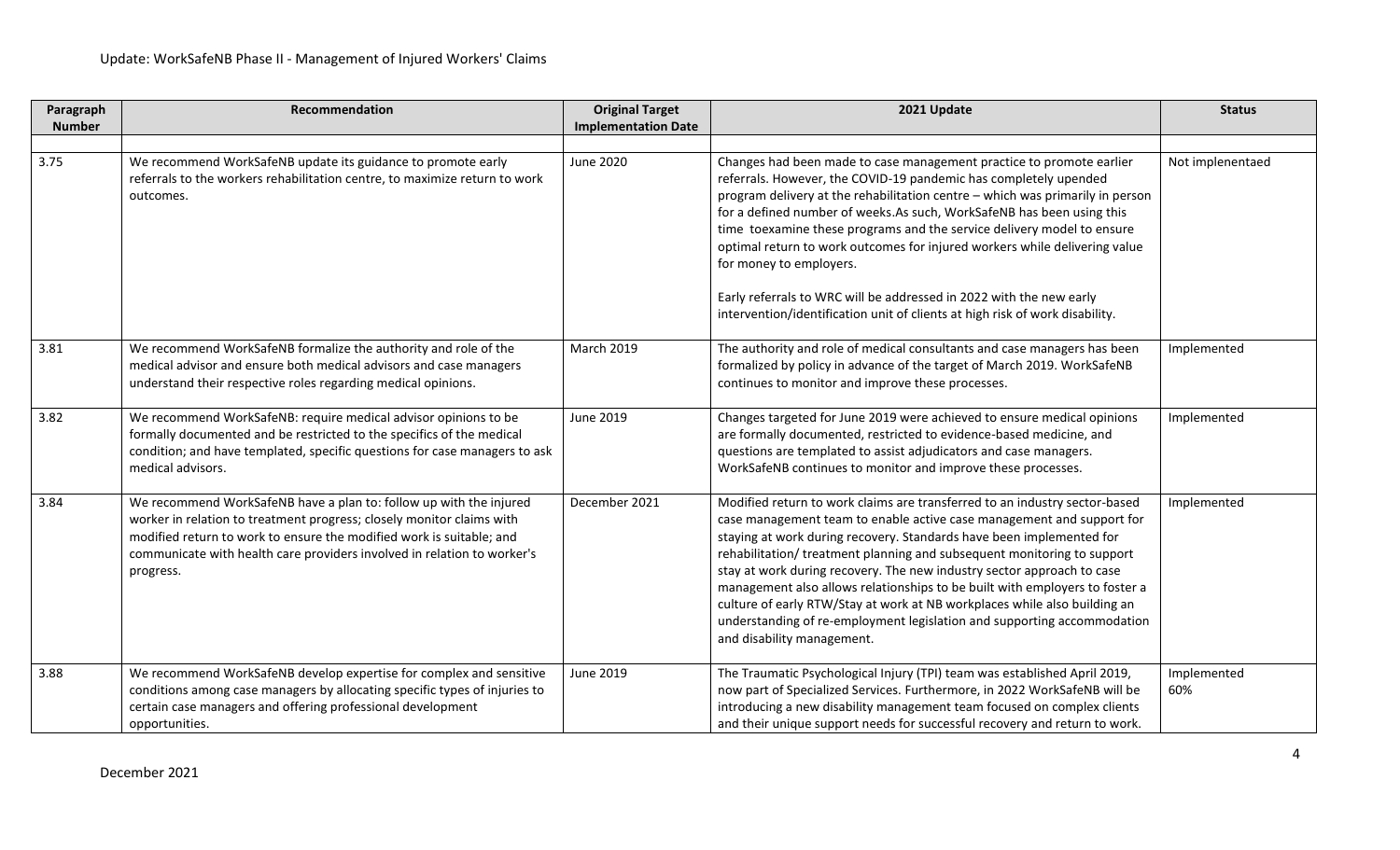| Paragraph     | Recommendation                                                                                                                                                                                                                                                                        | <b>Original Target</b>     | 2021 Update                                                                                                                                                                                                                                                                                                                                                                                                                                                                                                                                                                                                                                                                                                                                                                                                                                                                                                                                                        | <b>Status</b>      |
|---------------|---------------------------------------------------------------------------------------------------------------------------------------------------------------------------------------------------------------------------------------------------------------------------------------|----------------------------|--------------------------------------------------------------------------------------------------------------------------------------------------------------------------------------------------------------------------------------------------------------------------------------------------------------------------------------------------------------------------------------------------------------------------------------------------------------------------------------------------------------------------------------------------------------------------------------------------------------------------------------------------------------------------------------------------------------------------------------------------------------------------------------------------------------------------------------------------------------------------------------------------------------------------------------------------------------------|--------------------|
| <b>Number</b> |                                                                                                                                                                                                                                                                                       | <b>Implementation Date</b> |                                                                                                                                                                                                                                                                                                                                                                                                                                                                                                                                                                                                                                                                                                                                                                                                                                                                                                                                                                    |                    |
|               |                                                                                                                                                                                                                                                                                       |                            | WorkSafeNB continues to assess emerging needs for specialized teams and<br>learning. In 2020, a review identified care maps related to these injuries<br>were outdated. In 2021, WorkSafeNB will undertake improvement work on a<br>best practice care and RTW framework.                                                                                                                                                                                                                                                                                                                                                                                                                                                                                                                                                                                                                                                                                          |                    |
| 3.97          | We recommend WorkSafeNB: expand the duration and level of detail in<br>case manager training; and enhance ongoing training for existing staff.                                                                                                                                        | June 2020                  | A new case manager training module was implemented in late 2019. It is a<br>five-week program focused on topics such as: legislation & policy, benefits<br>(medical aid and loss of earnings), workbench skills, continuum of care, RTW<br>(disability management), prevention of work disability, communicating with<br>employers, workers and service providers (and standards), treatment<br>planning, administrative justice principles, organization and claim tracking,<br>and building caseload in a controlled and supported environment.<br>Effective January 4, 2021, WorkSafeNB also formed a Quality Management<br>Services department to focus on employees' learning and development<br>lifecycle, including onboarding, technical training, and real time coaching.<br>The case manager training module will be further evaluated and updated in<br>2021. Formal disability management education is also being recommended<br>by claims management. | Implemented        |
| 3.98          | We recommend WorkSafeNB monitor claims managed and<br>provide feedback to staff on an ongoing basis to ensure<br>adherence to policy and consistency among regions.                                                                                                                   | April 2019                 | The Quality Management Services function will also design and implement a<br>quality assurance program to ensure consistent implementation of<br>legislation, policies, and processes. In addition, the foundation of an<br>organization-wide learning loop has been developed and will be<br>implemented in the first quarter of 2021.                                                                                                                                                                                                                                                                                                                                                                                                                                                                                                                                                                                                                            | Implemented<br>25% |
| 3.101         | We recommend WorkSafeNB annually review long term<br>disability clients with a potential for return to work (for example, a change<br>in functional abilities or a change in the labour market availability) to<br>determine if the claim is still suitable for long term disability. | June 2019                  | The new process has been implemented and assesses the status of the<br>compensable injury and employability at each annual review.                                                                                                                                                                                                                                                                                                                                                                                                                                                                                                                                                                                                                                                                                                                                                                                                                                 | Implemented        |
| 3.104         | We recommend WorkSafeNB propose to amend the<br>legislation so that appeals go to the Issues Resolution Office of<br>WorkSafeNB as a mandatory first step before an appellant can file an<br>appeal with the Workers Compensation Appeals                                             | December 2020              | Legislative amendments came into effect January 1, 2020, ahead of the<br>December 2020 target.                                                                                                                                                                                                                                                                                                                                                                                                                                                                                                                                                                                                                                                                                                                                                                                                                                                                     | Implemented        |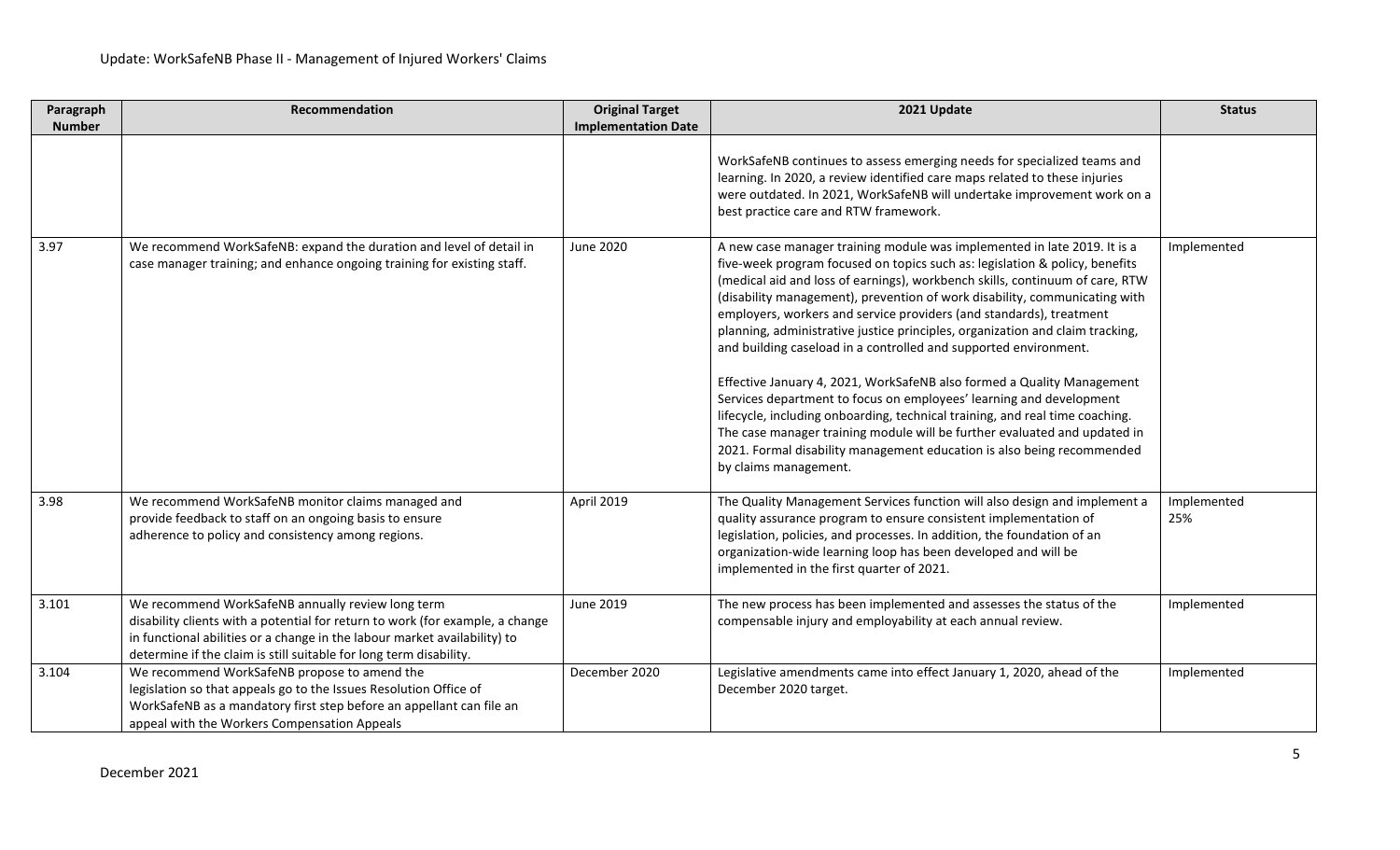| Paragraph     | Recommendation                                                                                                                                                                                                                                                                                                                                                          | <b>Original Target</b>     | 2021 Update                                                                                                                                                                                                                                                                                                                                                                                                                                                                                                                                 | <b>Status</b>       |
|---------------|-------------------------------------------------------------------------------------------------------------------------------------------------------------------------------------------------------------------------------------------------------------------------------------------------------------------------------------------------------------------------|----------------------------|---------------------------------------------------------------------------------------------------------------------------------------------------------------------------------------------------------------------------------------------------------------------------------------------------------------------------------------------------------------------------------------------------------------------------------------------------------------------------------------------------------------------------------------------|---------------------|
| <b>Number</b> |                                                                                                                                                                                                                                                                                                                                                                         | <b>Implementation Date</b> |                                                                                                                                                                                                                                                                                                                                                                                                                                                                                                                                             |                     |
|               | Tribunal.                                                                                                                                                                                                                                                                                                                                                               |                            |                                                                                                                                                                                                                                                                                                                                                                                                                                                                                                                                             |                     |
| 3.107         | We recommend WorkSafeNB develop Key Performance<br>Indicators which are relevant to the performance of its internal processes.                                                                                                                                                                                                                                          | <b>March 2019</b>          | Key performance indicators relevant to performance of internal processes<br>have been developed. As an example, Adjudication Team 1 makes decisions<br>on claims where there is clear causation. The process indicator is cycle time<br>of five days to decision. The 2021 target is to have 70% of these decisions<br>within five days. This contributes to the corporate KPI of time to first<br>payment, which supports Strategic Pillar 4 - Creating a workplace that<br>delivers superior service.                                     | Implemented         |
| 3.109         | We recommend WorkSafeNB define targets for its Key Performance<br>Indicators and clearly state these on performance reports.                                                                                                                                                                                                                                            | <b>March 2019</b>          | See recommendation 3.107.                                                                                                                                                                                                                                                                                                                                                                                                                                                                                                                   | Implemented         |
| 3.111         | We recommend WorkSafeNB link: key performance indicators to strategic<br>goals; and improvement initiatives to the Key Performance Indicators<br>identified.                                                                                                                                                                                                            | <b>March 2019</b>          | See recommendation 3.107.<br>KPIs related to the strategic goals were approved by the board of directors in<br>November 2021.                                                                                                                                                                                                                                                                                                                                                                                                               | Implemented<br>100% |
| 3.115         | We recommend WorkSafeNB reallocate administrative tasks, such as loss<br>of earnings benefit calculations, from case managers to administrative<br>staff.                                                                                                                                                                                                               |                            | The first phase of changes occurred April 2019 in advance of the June 2019<br>target. Subsequent training occurred and administrative tasks related to<br>benefit calculations have been reallocated to administrative employees. As<br>at February 1, 2021, a new centre of excellence for financial transactions<br>under the Chief Financial Officer was operationalized. All medical aid<br>payments have been transitioned to this team. The next phase will transition<br>all other payment types like loss of earnings calculations. | Implemented         |
| 3.119         | We recommend WorkSafeNB build tools into the claims management<br>system to free up staff from routine and repetitive tasks so they can focus<br>on progress and treatments of injuries. Such tools would include enhanced<br>data mining capabilities; system reminders to update client information;<br>auto-complete forms; and automated medical claims processing. | December 2021              | This recommendation is linked to future claims management systems<br>changes as noted in 3.36. It will be implemented after the December 2021<br>target.                                                                                                                                                                                                                                                                                                                                                                                    | Not implemented     |
| 3.131         | When tendering the contract for medical services again in 2019, we<br>recommend WorkSafeNB: ensure tender requirements are comprehensive<br>to minimize the need for significant changes after the tender is issued; and<br>follow procurement regulations and best practices to ensure transparency,<br>fairness, and competitiveness of the bidding process.          | December 2020              | This procurement has been completed in compliance with public<br>procurement legislation and regulations. The procurement was structured<br>using a master services framework agreement that provides ultimate<br>flexibility to WorkSafeNB. The master services agreement allows                                                                                                                                                                                                                                                           | Implemented         |